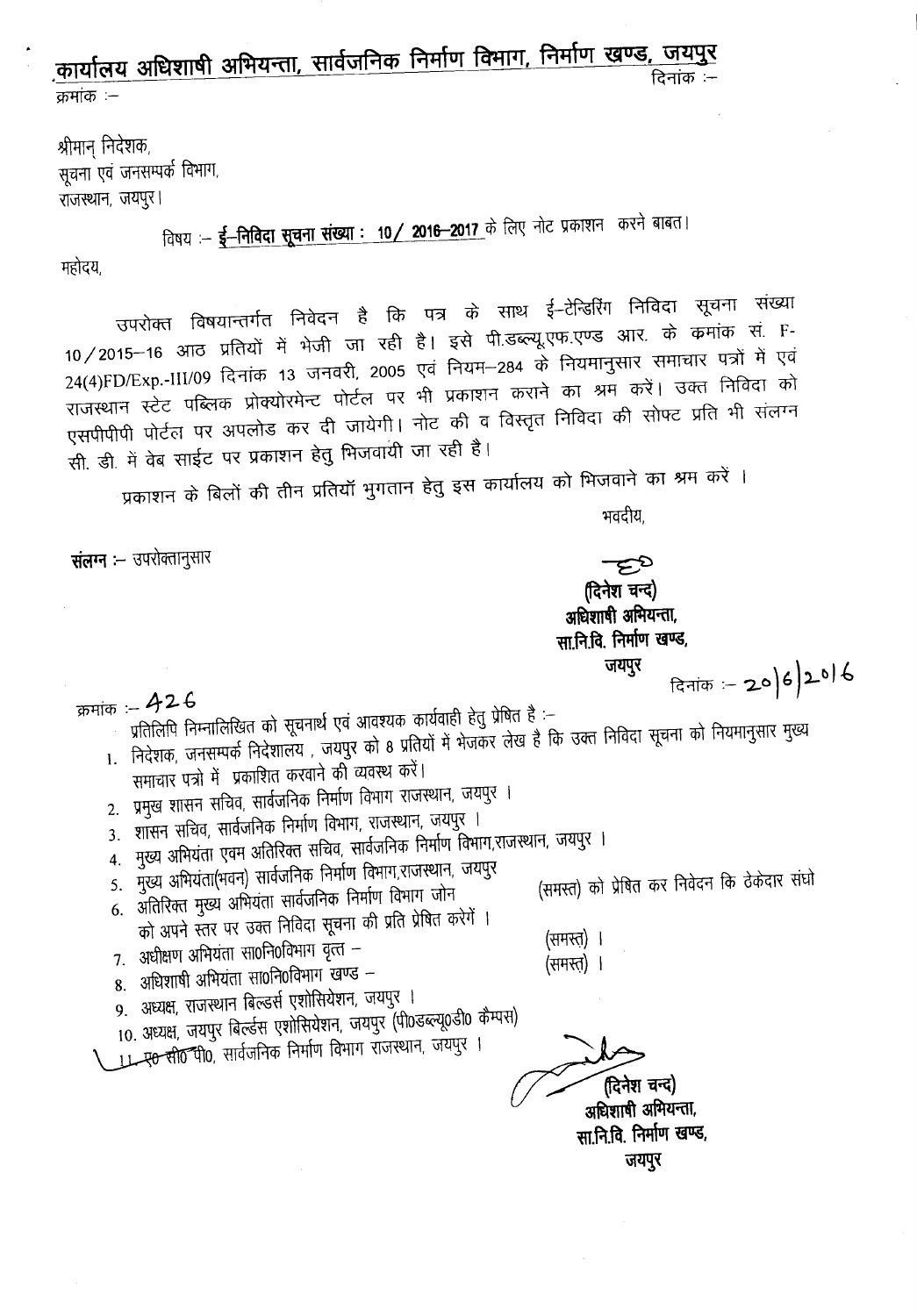# कार्यालय अधिशाषी अभियन्ता, सार्वजनिक निर्माण विभाग, निर्माण खण्ड, जयपुर

क्रमांक :--

दिनांक $=$ 

 $\frac{2016}{2016}$  सूचना संख्या :- 10 / 2016-2017

कार्य का नाम :–

- 1. राजस्थान सचिवालय के सीएमओ ब्लॉक, मेंन ब्लॉक एवं अन्य भाग के टॉयलेट में विभिन्न सैनेट्री शियेयर कार्य।
- 2. राजस्थान सचिवालय के सीएमओ ब्लॉक, मेंन ब्लॉक एवं अन्य भाग में विभिन्न जोइनरी **R**uared **I**
- 3. राजस्थान सचिवालय के मेन ब्लॉक सीएमओ एवं अन्य भाग में पेन्टिग का कार्य।

| कार्यालय का नाम (जहां निविदा खोली | कार्यालय अधिशाषी अभियन्ता, सा.नि.वि., निर्माण खण्ड, जयपुर                                           |
|-----------------------------------|-----------------------------------------------------------------------------------------------------|
| जानी है)                          |                                                                                                     |
| निविदा का कार्य                   | 1. राजस्थान सचिवालय के सीएमओ ब्लॉक, मेन ब्लॉक<br>एवं अन्य भाग के टॉयलेट में विभिन्न सैनेट्री रिपेयर |
|                                   |                                                                                                     |
|                                   | कार्य ।<br>2. राजस्थान सचिवालय के सीएमओ ब्लॉक, मेंन ब्लॉक                                           |
|                                   | एवं अन्य भाग में विभिन्न जोइनरी रिपेयर का कार्य।                                                    |
|                                   | 3. राजस्थान सचिवालय के मेन ब्लॉक सीएमओ एवं अन्य                                                     |
|                                   | भाग में पेंन्टिग का कार्य।                                                                          |
| निविदा की कुल लागत                | राशि 12.00 लाख रूपये                                                                                |
|                                   | राशि 12.00 लाख रूपये                                                                                |
|                                   | राशि 12.00 लाख रूपये                                                                                |
| कुल धरोहर राशि (रूपयों में)       | अनुमानित लागत की दो प्रतिशत                                                                         |
| निविदा आवेदन डाउनलोड करने की      | 23.06.2016 (गुरूवार) प्रातः 9.30 बजे से 15.07.2016 (शुक्रवार) को                                    |
| दिनांक                            | सांय 6.00 बजे तक                                                                                    |
| निविदा जमा कराने की दिनांक        | 23.06.2016 (गुरूवार) प्रातः 9.30 बजे से 15.07.2016 (शुक्रवार) को                                    |
|                                   | सांय 6.00 बजे तक                                                                                    |
| निविदा खोलने की दिनांक            | 18.07.2016 (सोमवार) को सांयः 4.00 बजे                                                               |
|                                   | 18.07.2016 (सोमवार) को प्रातः 9.30 बजे से सांय 1.00 बजे तक                                          |
| निविदा शुल्क एवं धरोहर राशि जमा   | कार्यालय अधिशाषी अभियन्ता, सा.नि.वि. निर्माण खण्ड जयपुर।                                            |
| कराने की तारीख एवं स्थान          |                                                                                                     |

(दिनेश चन्द)

अधिशाषी अभियन्ता, सा.नि.वि. निर्माण खण्ड, जयपुर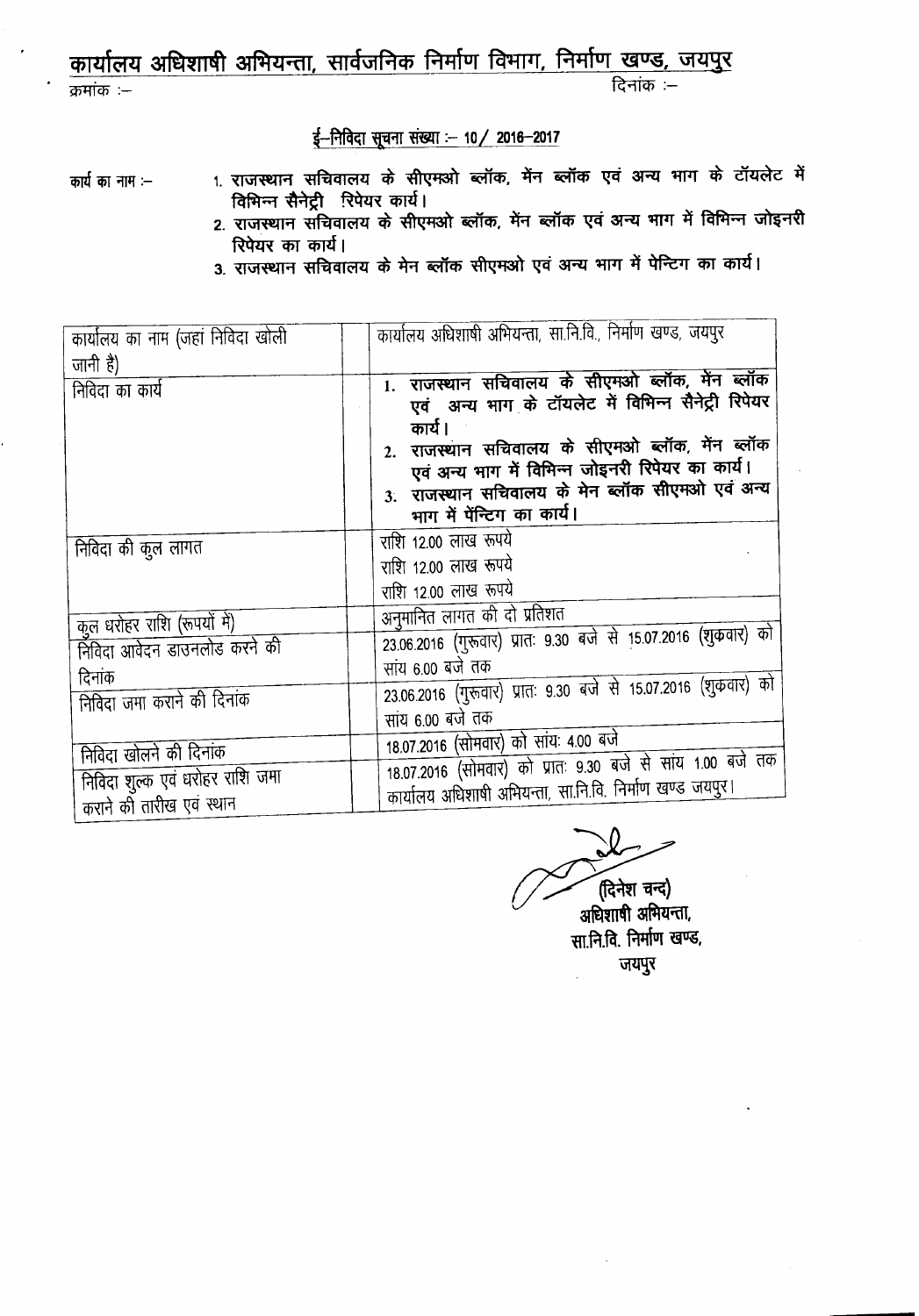## (समाचार पत्रों में प्रकाशन बाबत) कार्यालय अधिशाषी अभियन्ता, सार्वजनिक निर्माण विभाग, निर्माण खण्ड, जयपुर

क्रमांक :--

दिनांक :-

### ई-निविदा सूचना संख्या : 10 / 2016-2017

राजस्थान के राज्यपाल महोदय की ओर से **(1) राजस्थान संचिवालय के सीएमओ ब्लॉक**, म ~ ~ 3Ri 1fIlT <sup>~</sup> **cll1clc ~ ~ ~ ~ q}fl.f (2) ~** 'ti~ql(i1l1 <sup>~</sup> <sup>~</sup> ~. मेंन ब्लॉक एवं अन्य भाग में विभिन्न जोइनरी रिपेयर का कार्य (3) राजस्थान सचिवालय के मेन ब्लॉक सीएमओ **एवं अन्य भाग में पेन्टिग का कार्य** हेतु कम संख्या 1 सैनेट्री कार्य हेतु 2 वर्ष का दोष निवारण एवं उनके सुधार (डिफेक्ट लाईबिलिटी पीरियड) सा.नि.वि. में उपयुक्त श्रेणी क्रम सं. 1 हेतु न्यूनतम 'एस-1' श्रेणी सैनेट्री कार्य व कम संख्या 2 ज्वोईनरी कार्य हेतु 2 वर्ष का दोष निवारण एवं उनके सुधार (डिफेक्ट लाईबिलिटी पीरियड) सा. नि.वि. में उपयुक्त श्रेणी क्रम सं. 2 हेतु न्यूनतम 'एफ--1' श्रेणी ज्वोईनरी कार्य व कम संख्या 3 पेंटिंग कार्य हेतु 2 वर्ष का दोष निवारण एवं उनके सुधार (डिफेक्ट लाईबिलिटी पीरियड) सां.नि.वि. में उपयुक्त श्रेणी क्रम सं. 3 हेतु न्यूनतम 'पी—1' श्रेणी पेंटिंग कार्य के लिए पंजीकृत संवेदकों एवं इसके समकक्ष हो, से निर्धारित परिपत्र में ई—टेन्डरिंग प्रकिया द्वारा निविदाएं आमंत्रित की जाती है। निविदा से सम्बन्धित विवरण वेबसाइट www.eproc.rajasthan.gov.in एवं http://sppp.rajasthan.gov.in पर देखा जा सकता है।

~ (दिनेश चन्द) अधिशाषी अभियन्ता, सा नि.वि. निर्माण खण्ड, जयपुर

-------

----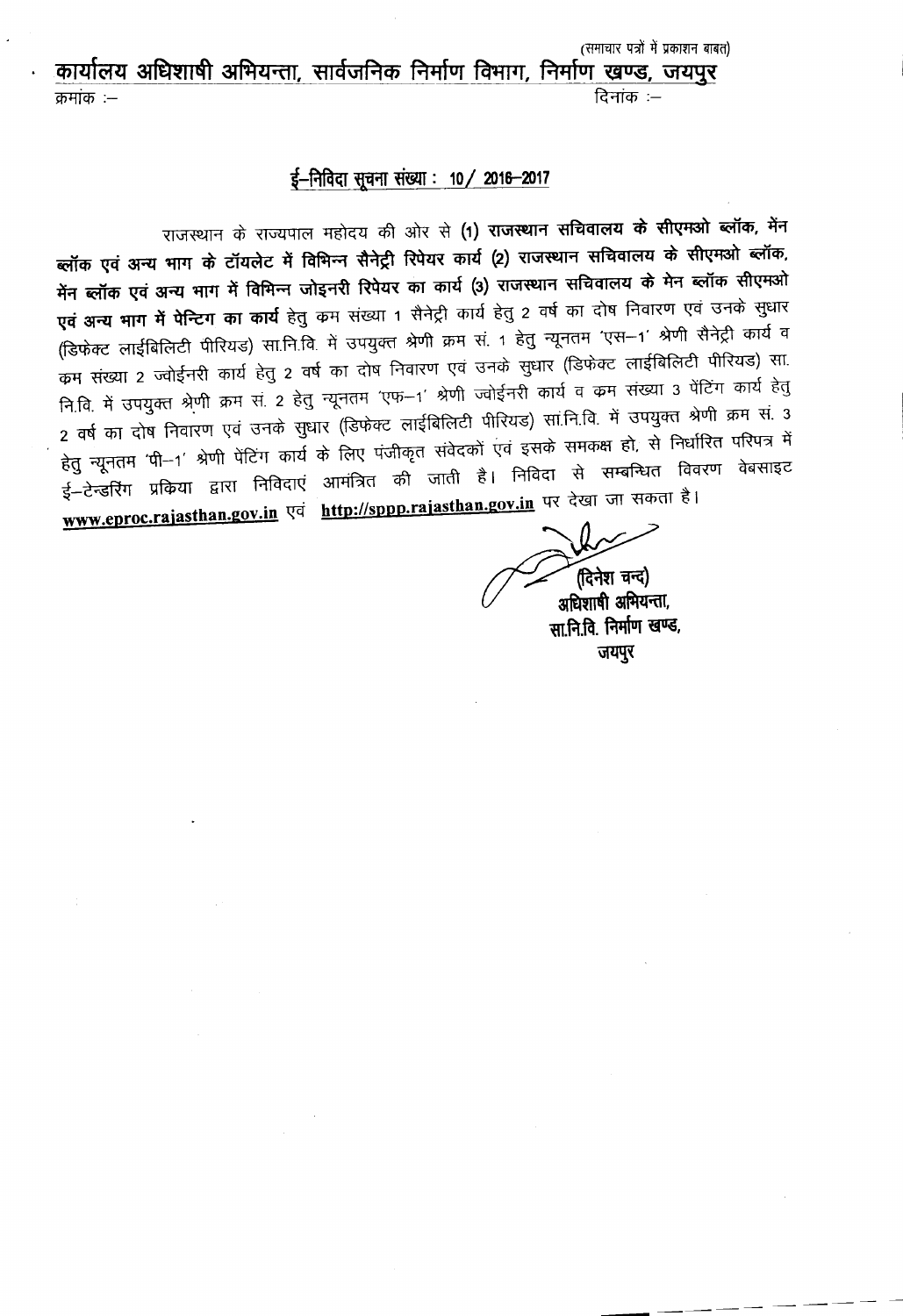# कार्यालय अधिशार्षी अभियन्ता, सार्वजनिक निर्माण विभाग, <u>निर्माण खण्ड, जयपु</u>

<sup>~</sup> :- <sup>~</sup> :-

#### निविदा सूचना संख्या : 10 / 2016-2017

राजस्थान के राज्यपाल महोदय की ओर से (1) **राजस्थान सचिवालय के सीएमओ ब्लॉक, मेंन ब्लॉक एवं** <sub>अन्य</sub> भाग के टॉयलेट में विभिन्न सेनेट्ररी रिपेयर कार्य (2) राजस्थान सचिवालय के सीएमओ ब्लॉक, मेन ब्लॉक एवं अन्य भाग में विभिन्न जोइनरी रिपेयर का कार्य (3) राजस्थान सचिवालय के मेन ब्लॉक सीएमओ एवं अन्य भाग में पेन्टिग का कार्य हेतु कम संख्या 1 सैनेट्री कार्य हेतु 2 वर्ष का दोष निवारण एवं उनके सुधार (डिफेक्ट लाईबिलिटी पीरियड) सा.नि.वि. में उपयुक्त श्रेणी क्रम सं. 1 हेतु न्यूनतम 'एस-1' श्रेणी सैनेट्री कार्य व कम ~ 2 \R.Il~'1'~~~. -gg 2 ~ q)f ~ Pl,mol ~ \ReF ~ (~ C"II~~~C"I ~) W.f.1.frt में उपयुक्त श्रेणी क्रम सं. 2 हेतु न्यूनतम 'एफ–1' श्रेणी ज्वोईनरी कार्य व कम संख्या 3 पेंटिंग कार्य हेतु 2 वर्ष Client Client Client & Client Client Client Client Client Client Client Client Client Client Client Client & C<br>का दोष निवारण एवं उनके सुधार (डिफेक्ट लाईबिलिटी पीरियड) सा.नि.वि. में उपयुक्त श्रेणी क्रम सं 3 हेतु न्यूनतम 'पी-1' श्रेणी पेंटिंग कार्य के लिए पंजीकृत संवेदकों एवं इसके समकक्ष हो, से निर्धारित परिपत्र में  $t\bar{t}$ –टेन्डरिंग प्रकिया द्वारा निविदाएं आमंत्रित की जाती है :–

|              | $\sim$ $\sim$ $\sim$ $\sim$ $\sim$                                                                               |                                     |                          |                                                   |                                                                               |                                                                         |               |                                                  |                                                             |
|--------------|------------------------------------------------------------------------------------------------------------------|-------------------------------------|--------------------------|---------------------------------------------------|-------------------------------------------------------------------------------|-------------------------------------------------------------------------|---------------|--------------------------------------------------|-------------------------------------------------------------|
| Φ.<br>सं.    | कार्य का नाम                                                                                                     | अनुमानि<br>त लागत<br>(लाखों<br>में) | धरोहर<br>राशि<br>$(2\%)$ | निविदा<br>गुल्क<br>$(\overline{r}, \overline{r})$ | निविदा<br>प्रोसेसिंग<br>शुल्क<br>(RISL)<br>$(\overline{v_0}, \overline{v_1})$ | ऑन लाईन<br>निविदा जमा<br>कराने की<br>दिनांक                             | कार्य<br>अवधि | पंजीकृत<br>संवेदक श्रेणी<br>अहर्यता या<br>समकक्ष | ऑन लाईन<br>निविदा खोलने<br>का स्थान                         |
| 1.           | सचिवालय<br>राजस्थान<br>के सीएमओ ब्लॉक, मेंन<br>ब्लॉक एवं अन्य भाग<br>के टॉयलेट में विभिन्न<br>रिपेयर<br>सैनेट्री | 12.00                               | $24000/-$                | 500/                                              | $500 / -$                                                                     | 23.06.16 को<br>प्रातः 9.30 बजे<br>से 15.07.16<br>को सांय 6.00<br>बजे तक | 6 माह         | एस-1<br>श्रेणी                                   | अधिशाषी<br>अभियन्ता.<br>सा.नि.वि.<br>निर्माण खण्ड,<br>जयपुर |
| $\mathbf{z}$ | कार्य ।<br>सचिवालय<br>राजस्थान<br>के सीएमओ ब्लॉक, मेंन<br>ब्लॉक एवं अन्य भाग में<br>विभिन्न जोइनरी रिपेयर        | 12.00                               | 24000/ $-$               | $500/-$                                           | $500 / -$                                                                     | 23.06.16 को<br>प्रातः 9.30 बजे<br>से 15.07.16<br>को सांय 6.00<br>बजे तक | 6 माह         | एफ-1<br>श्रेणी                                   | अधिशाषी<br>अभियन्ता,<br>सा.नि.वि.<br>निर्माण खण्ड,<br>जयपुर |
| 3.           | का कार्य।<br>सचिवालय<br>राजस्थान<br>के मेन ब्लॉक सीएमओ<br>में<br>माग<br>अन्य<br>एवं<br>पेन्टिंग का कार्य।        | 12.00                               | $24000/-$                | 500/                                              | $500 / -$                                                                     | 23.06.16 को<br>प्रातः 9.30 बजे<br>से 15.07.16<br>को सांय 6.00<br>बजे तक | 6 माह         | पी-1<br>श्रेणी                                   | अधिशाषी<br>अभियन्ता,<br>सा.नि.वि.<br>निर्माण खण्ड,<br>जयपुर |

- निविदा प्रपत्रो को वेब साइट http://eproc.rajasthan.gov.in से डाउनलोड किया जा सकता है। इन निविदाओं में भाग लेने वाले संवेदको को निविदा इलेक्ट्रोनिक फारमेट में वेब साइट http://eproc.rajasthan.gov.in पर
- 1. जमा कराऐं।<br>- XTF क्लिए निजिया पुपानों में दर्जार्ड गई कल अनुमानित लागत की दो प्रतिशत होगी एवं सार्वजनिक निर्माण विभाग राजस्थान में पंजीकृत संवेदकों से धरोहर राशि पी डब्ल्यु एफ एण्ड ए आर के नियमानुसार आधा प्रतिशत अधिशाषी .<br>अभियन्ता, सार्वजनिक निर्माण विभाग, निर्माण खण्ड, जयपुर के नाम देय होगी।
- निविदा प्रपत्रों हेतु आवेदन ⁄ डाउनलोड की अवधि दिनांक 23.06.2016 (गुरूवार) प्रातः 9.30 बजे से दिनांक 15.07.2016 (शुक्रवार) को सांय 6.00 बजे तक होगी। 2.

(31) f.1fclGT W1?1T ~"'Cfs::)f.'I<tl <sup>~</sup> +1' <Tcr <sup>~</sup> **http://eproc.rajastban.gov.in ~ ~** 23.0616

- (गुरूवार) को प्रातः 9.30 बजे से दिनांक 15.07.2016 (शुक्रवार) को सांय 6.00 बजे तक जमा कराये जा सकते ्टें एवं प्राप्त निविदायें, इलेक्ट्रोनिक फॉरमेट में बेव साइट **http://eproc.rajasthan.gov.in** पर, अधिशाषी अभियन्ता कार्यालय, सार्वजनिक निर्माण विभाग, निर्माण खण्ड, जयपुर में दिनांक 18.07.2016 (सोमवार) को सांयः 4.00 बजे से खोली जायेगी।
	- निविदा जमा करवाने के बाद निविदा की समस्त प्रकिया ऑन लाइन होगी । (ৰ)

3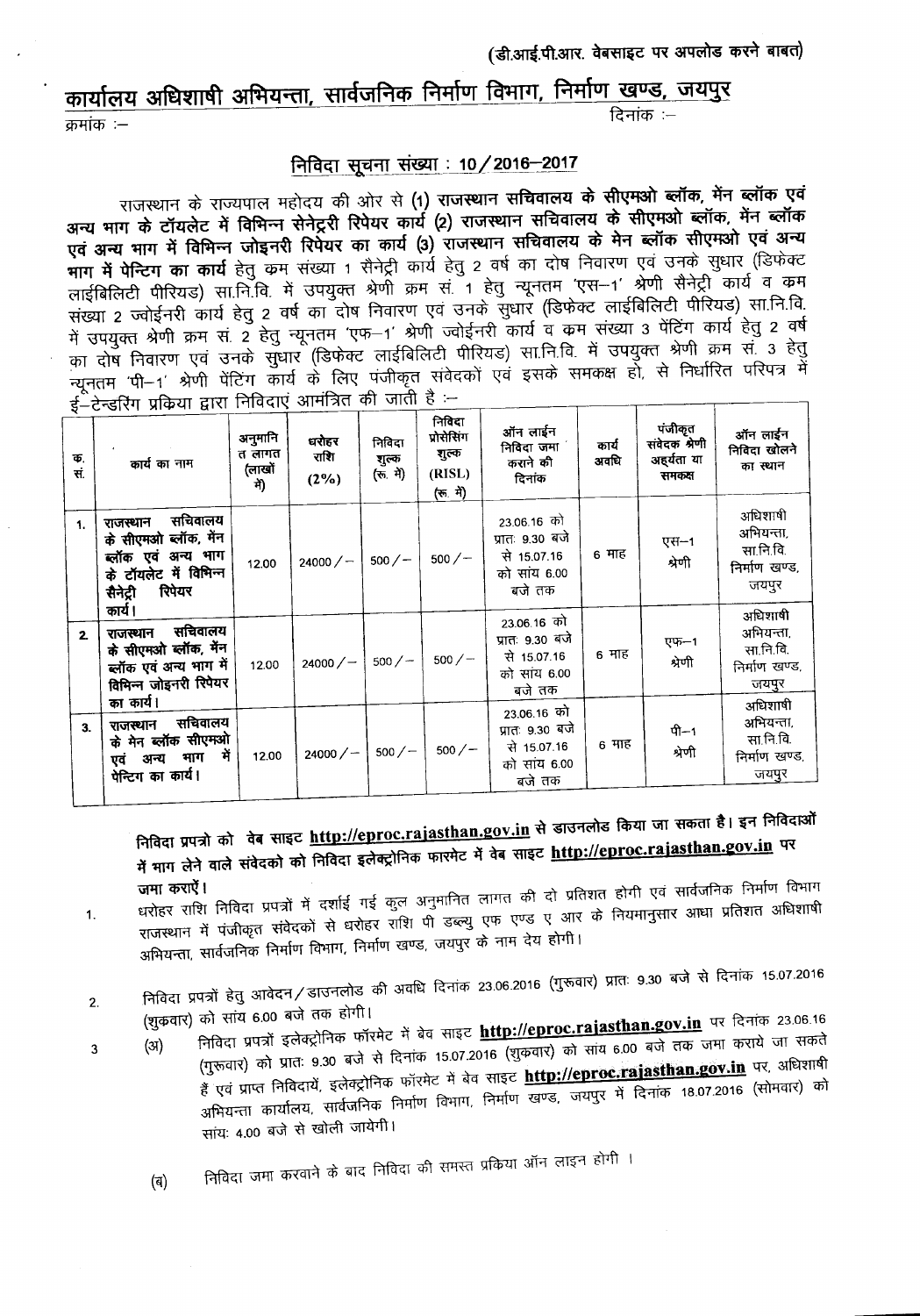- $(H)$ <sup>निविदा</sup> प्रपत्र इलेक्ट्रोनिक फॉरमेट में बेव साइट **<u>http://eproc.rajasthan.gov.in</u> पर अ**<br>अभिप्रान्स मानिनि निर्मात ... अभियन्ता, सा.नि.वि., निर्माण खण्ड, जयपुर में दिनांक 18.07.2016 (सोमवार) को सांय 4.00 बजे से खोली जायेगी। निविदा खोलने की तिथि को किसी कारणवश यदि सारी निविदायें नहीं खोली जा सकती है तो उसके आगले कार्य दिवस शेष निविदायें खोलने का कार्य जारी रखा जायेगा।
- आकंलन में सफल निविदादाताओं की बिड को खोलने की तिथि की सूचना निविदादाताओं को ऑन--लाईन दी<br>जावेगी। (G)
- (~) \3C.Iff cpp:f qfr -qt= ~ . cpp:f m tg "Cf>"T<f <sup>~</sup> .~ <sup>~</sup> 1:!.~. C() f.1<p:f <sup>331</sup> if qf'Uf-(i- oF 3Rf1fu <sup>~</sup> <sup>~</sup> "\$1 <sup>~</sup> *t* <sup>i</sup>
- एपरोक्त कार्य के लिए वर्णित कार्यालय में संवेदक द्वारा दिनांक 23.06.16 (गुरूवार) से दिनांक 15.07.2016 (शुक्रवार) तक किसी भी कार्य दिवस में 11.00 बजे पूर्वान्ह से 4.00 बजे अपरान्ह निविदा प्रपत्र को देखा जा सकता है अथवा वेबसाईट **http://eproc.rajasthan.gov.in** पर भी देखा जा सकता है। निविदा प्रपत्रों में निविदाकर्ता के लिए र<br>http://eproc.rajasthan.gov.in पर भी देखा जा सकता है। निविदा प्रपत्रों में निविदाकर्ता के लिए र सूचना तथा निविदाकर्ता की पात्रता, प्लान, स्पेसिफिकेशन, ड्राइंग विभिन्न कार्यों की मात्रा एवं दरों का विवरण, नियम,<br>पु 5
- निविदादाता द्वारा निविदा शुल्क /धरोहर राशि नकद अथवा डिमाड झ़फट् अथवा निविदा प्रपत्रों में वर्णित किसी एक प्रकार के रूप में दिनांक 15.07.2016 (शुकवार) को प्रातः 9.30 बजे से सांय 1.00 बजे तक कार्यालय अधिशाषी अभियन्ता, सा.नि.वि. निर्माण खण्ड जयपुर एवं कार्यालय अधीक्षण अभियन्ता, सा.नि.वि. वृत शहर, जयपुर में जमा कराना आवश्यक<br>है। 6
	- धरोहर राशि निविदा प्रपत्रों में पी.डब्ल्यू.एफ. एण्ड ए.आर. परिशिष्ठ—11 के अनुसार देय होनी चाहिये ।
- निविदा खेालने की दिनांक से 90 दिवसों तक निविदा स्वीकृत हेतु मान्य (open) रहेगी। यदि निविदाकर्ता निविदा -<br>स्वीकृति से पूर्व अपनी निविदा अथवा शर्तों में किसी प्रकार का संशोधन करता है अथवा अपनी निविदा वापस ले लेता है, तो उसकी धरोहर राशि जब्त कर ली जावेगी। निविदा स्वीकृति के पश्चात दर या शर्तों में परिवर्तन करने पर अनुबंध के क्लॉज 2 एवं 3 के तहत कार्यवाही की जावेगी। 8
- यदि संवेदक का नजदीकी रिश्तेदार (प्रथम रक्त सम्बन्धी व उनके पति  $\,$ पत्नि) कार्य से सम्बन्धित वृत अथवा अधीनस्थ कार्यालय में खण्डीय लेखाकार अथवा सहायक अभियन्ता से लेकर अधीक्षण अभियन्ता स्तर का किसी भी स्तर पर पदस्थापित हो तो उसे कार्य पर नियुक्त करने पर प्रतिबन्ध रहेगा । 9
- राज्य सरकार में किसी भी अभियांत्रिकी विभाग में किसी भी इंजीनियर अथवा इंजीनियरिंग या प्रशासनिक कार्य पर नियुक्त राजपत्रित अधिकारी राज्य सरकार की अनुमति के बिना सेवा निवृति के 2 वर्ष तक संवेदक अथवा उसके <sup>~</sup> oF <sup>~</sup> if m -;:ffi'r"Cf>X <sup>~</sup> <sup>I</sup> <sup>~</sup> <sup>~</sup> 3l~ <sup>~</sup> <b4illRlll if <sup>~</sup> -q-m <sup>~</sup> ftR:R <sup>~</sup> .<br>सरकार की उक्त लिखित अनुमति निविदा जमा कराने से पहले अथवा संवेदक के यहां सेवायें लेने से पहले अनुमति नहीं ली है तो अनुबन्ध रद्द किया जा सकेगा। 10
- निविदादाता इन प्रपत्रों को download कर सकते है। निविदादाता द्वारा निविदा शुल्क नकद अथवा डिमाडं ड्राफट् के रूप में सम्बन्धित कार्यालय में निर्धारित तिथि तक जमा कराना आवश्यक है। 11
- 12. किसी भी निविदा को स्वीकार करने एवं बिना कारण बताये निरस्त करने के समस्त अधिकार <mark>सक्षम</mark> अधिकारी के पास
- ~ ~ I 3l'TX.-qt.~ --C;-100qfr ~ ~"l'1Fl m-rfIl

4

7

13.

| HARICH JOSE SPRING                        |                |
|-------------------------------------------|----------------|
| निविदा शुल्क निम्न प्रकार निर्धारित है :– |                |
| कार्य की अनुमानित राशि (लाखों में)        | निविदा शुल्क   |
| $\int$ 50 लाख से कम तक                    | 500 ⁄ — रूपये  |
|                                           | 1000 / - रूपये |
| ∫ 50 लाख से 150 लाख तक                    | 2000 ⁄ — रूपये |
| ∫ 150 लाख से 400 लाख तक                   |                |
|                                           | 5000 ⁄ — रूपये |
| 400 लाख से अधिक                           |                |

- कार्य पूर्ण करने की अवधि में मानसून अवधि सम्मिलित है।
- कार्य पूर्ण करने की अवधि में मानसून अवधि साम्मालत ६ ।<br>कार्य का दोष निवारण एवं उनके सुधार (डिफेक्ट लाईबिलिटी पिरियड) का उत्तरदायित्व कार्य पूर्णता के पश्चात्<br>कार्य का दोष निवारण एवं उनके सुधार (डिफेक्ट लाईबिलिटी पिरियड) का 14. 15.
- कार्य का दोष निवारण एवं उनके सुधार (1971)<br>नियमानुसार रहेगा।<br>वित्त विभाग के आदेश संख्या एफ.1(1)एफ.डी./जी.एफ.एण्ड ए.आर/2007 दिनांक 30.09.2011 (सर्कुलर नं.19/2011)<br>वित्त विभाग के आदेश संख्या एफ.1(1)एफ.डी./जी.एफ.एण्ड ए.आर/200 नियमानुसार रहेगा।<br>वित्त विभाग के आदेश संख्या एफ.1(1)एफ.डी./जी.एफ.एण्ड ए.आर/2007 दिनांक 30.09.2011 (संग्रुलर 1.137 2377)<br>के अनुसार 50.00 लाख रूपये तक की राशि के कार्यो के लिए 500/- व 50.00 लाख रूपये अधिक राशि के रूप में दे वित्त विभाग के आदेश संख्या एफ.1(1)९५. जो कार्यों के लिए 500/– व 50.00 लाख रूपये आधेक राशि के आनी देय<br>के अनुसार 50.00 लाख रूपये तक की राशि के कार्यों के लिए 500/– व 50.00 लाख झाफूट या बैंकर चैक के रूप में देय<br>लिए 1000/– रू **16.** के अनुसार 50.00 लाख रूपय तक को राख के नगरी हो होगी, जो डिमाण्ड ड्राफ्ट या बैंकर चक के लग में रहे<br>लिए 1000/– रूपये निविदा प्रोसेसिंग शुल्क अतिरिक्त देनी होगी, जो डिमाण्ड ड्राफ्ट या बैंकर चक के पुगतान योग्य होना<br>होगी। यह डि चाहिए।

 $- - - -$ 

-------